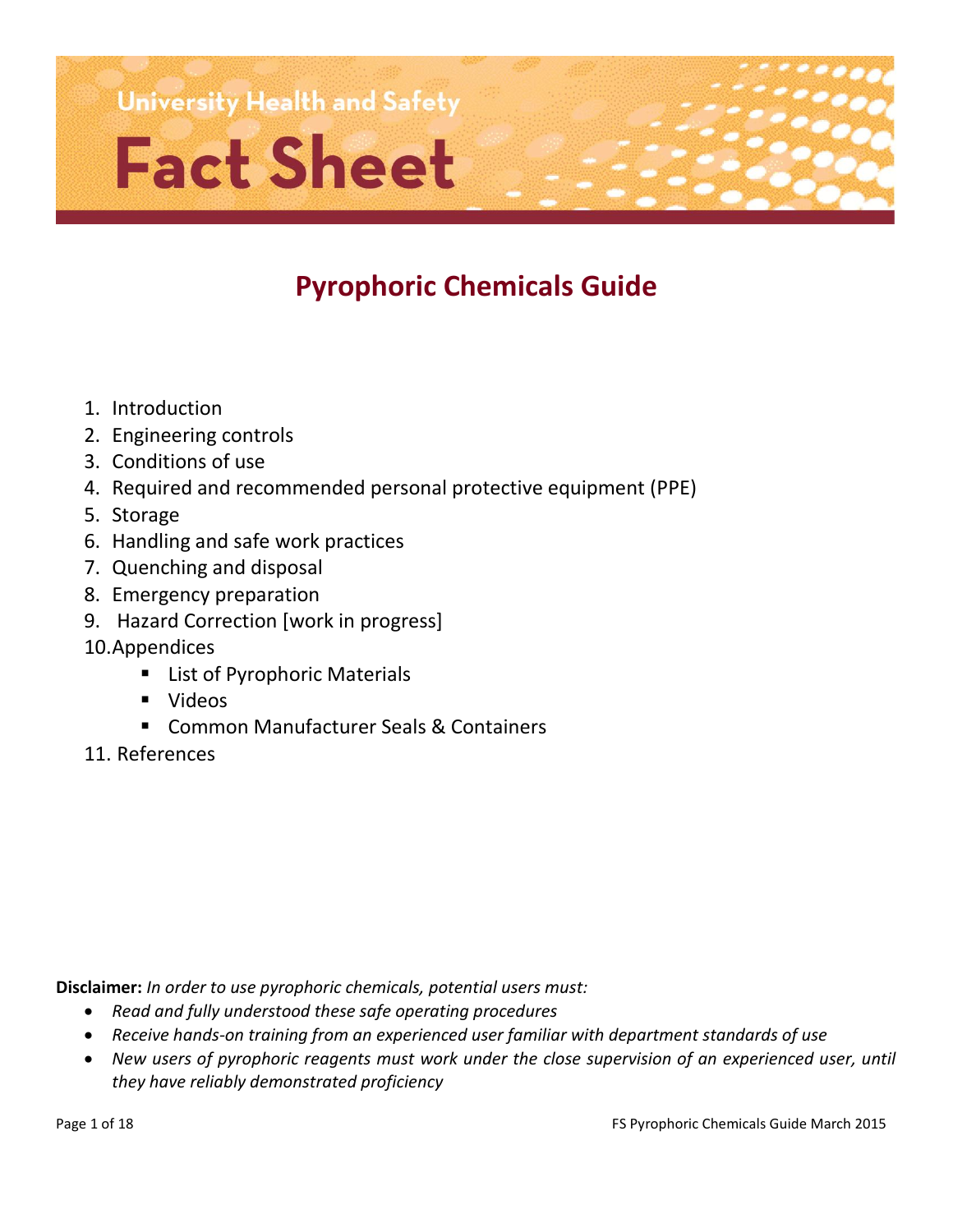

# **Introduction**

Pyrophoric chemicals are liquids and solids that have the potential to spontaneously ignite in air at temperatures of 130 °F (54 °C) or below. They are often also considered *corrosive, water reactive,* and have *peroxide forming* properties. Improper use of these materials has resulted in fires, damage to lab equipment, injury and even death in academic laboratories. The increased level of risk involved when working with pyrophoric chemicals calls for additional safety standards to ensure appropriate protection while using these materials. This guidance document should be used as resource for labs performing a risk analysis of their pyrophoric chemical processes when writing lab-specific standard operating procedures (SOPs). It is also intended to raise awareness of the dangers associated with pyrophoric chemicals and help prevent or decrease the severity of future incidents.

#### **What is a pyrophoric material?**



[pahy-ruh-fawr-ik] [from Greek *purophoros* , "fire-bearing", from *pur* "fire" + *pherein* to "bear"]

A material that is in the solid, liquid or gas phase and has the ability to **spontaneously ignite** in air at temperatures of 130 °F (54 °C) or below without the influence of heat or fire. Pyrophoric gases such as diborane are stored in compressed gas cylinders. Pyrophoric liquids such as *tert*-butyllithium are often metal- (alkyls, aryls, vinyls, carbonyls or hydrides) that are stored in flammable hydrocarbon solvents. Pyrophoric solids such as lithium are often alkali metals and stored under kerosene or oil. Please see **Appendix – List of Pyrophoric Materials** for a more comprehensive list of pyrophoric materials.

# **Engineering Controls**

#### **Glove (dry) box**

- A control device that is flushed with inert gas (e.g. nitrogen, argon etc.) and is used for working in inert atmospheres
- *May be required* for certain solid pyrophoric chemicals and *strongly recommended* for liquid and gas pyrophoric chemicals (especially during transfers)

#### **Glove bags**

- If access to a glove box is not possible, inexpensive inert atmosphere glove bags are an alternative
- [Inert atmosphere glove bags](http://www.sigmaaldrich.com/labware/products/aldrich-atmosbag.html) can be purchased through vendors such as Sigma Aldrich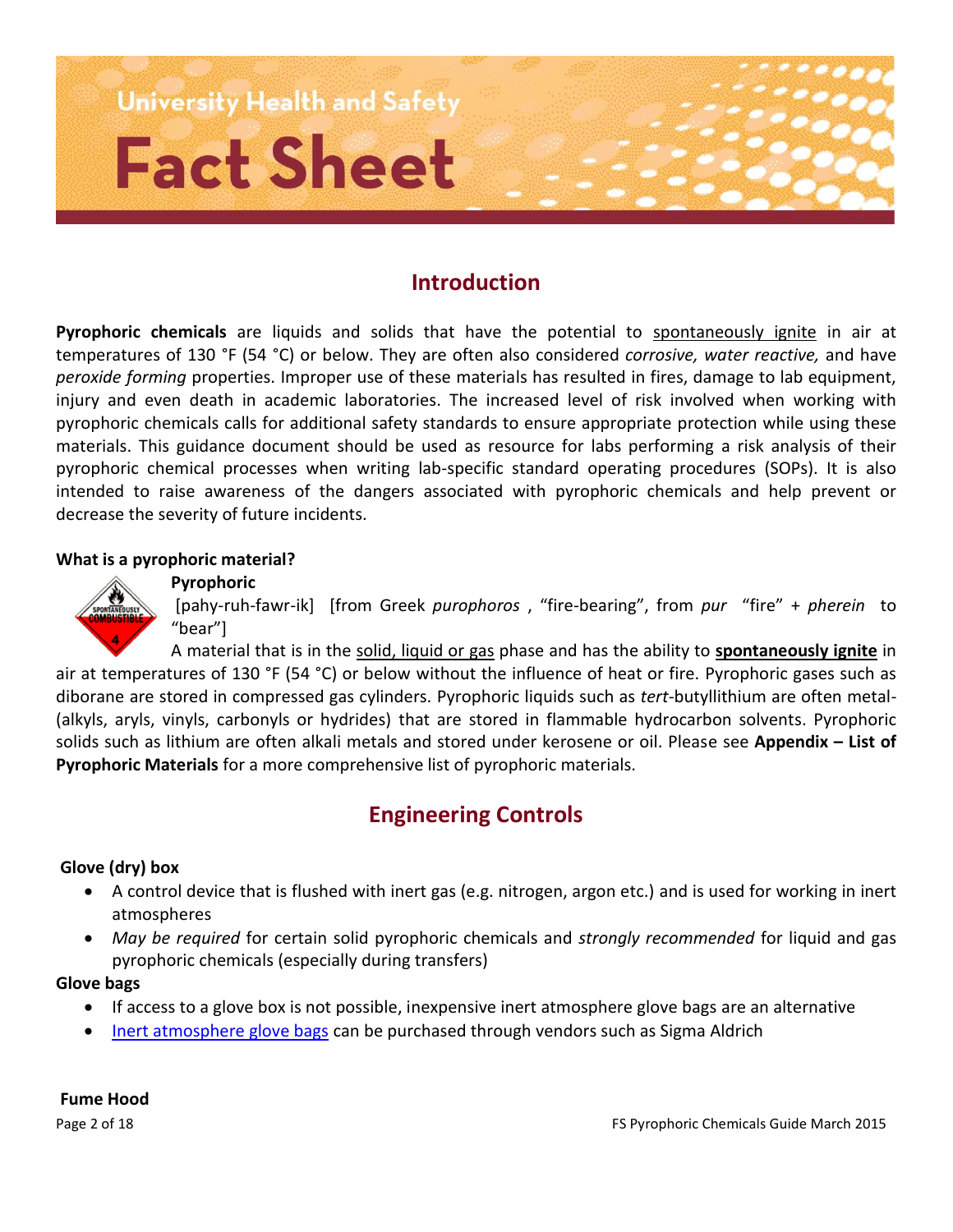

- Used to control noxious or flammable vapors from solvents used in the storage of pyrophoric reagents or vapors released upon the reaction of pyrophoric chemicals
- *Required* minimum when glove box is not suitable
- Sash must be pulled down as low as possible

#### **Gas Cabinets (***required for pyrophoric gases***)**

- Outside each gas cabinet, devices for Remote manual shutdown of pyrophoric gas flow should be provided.
- Automatic shutdown devices for pyrophoric gas flow activated by interlocks tied into fire protection and/or detection should be protected.
- Pyrophoric gas flow, purge, and exhaust systems should have redundant controls that prevent pyrophoric gas from igniting or exploding.
	- $\circ$  These controls include: excess flow valves, flow orifices, mass flow controller sizing, process bypass line control, and automatic gas shutdown.
- Emergency back-up power should be provided for all electrical controls, alarms and safeguards associated with the storage and process systems.
- Mechanical or natural ventilation at a minimum of .00047 cubic meters per .09 square meters of storage and dispensing area should be provided.

#### **Vacuum pump protection [UNT Pyrophoric safety training]**

- Any work with pyrophoric chemicals under vacuum must be conducted in fume hood
- Cold traps and filters must be used to prevent particulate release and protect the vacuum pump
- Vacuum exhaust must vent into a fume hood
- Take precautions to prevent implosion of glassware and limit potential damage caused by flying glass and splattered chemicals

#### **Portable shields**

 The use of portable shields, whenever available, is recommended as they will protect all occupants and they provide an excellent protection barrier beyond the fume hood sash and regular PPE.

# **Additional Safety Equipment**

#### **Fire Extinguishers**

Contact DEHS for advice selecting extinguishers or to receive training. *Do NOT* use extinguishers that contain or generate water, carbon dioxide or halons. They are not suitable for firefighting organolithium compounds as they react violently.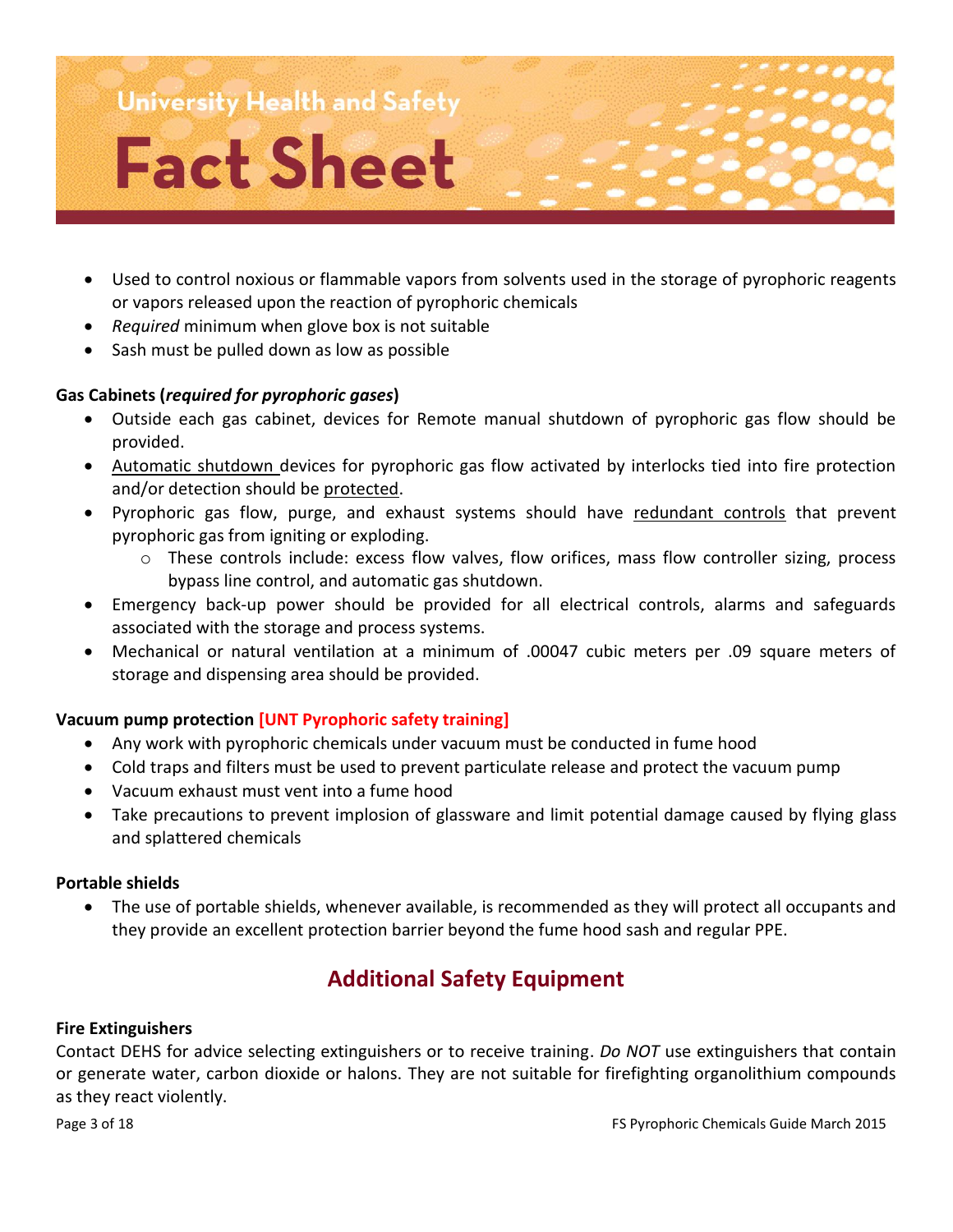

- Class A, B, C (*dry chemical*)
	- o For pyrophoric liquids and supporting flammable solvents
	- o Must be located within 10 seconds travel time
- Class D (*recommended for certain materials)*
	- o For reactive metals

Know the location as it may not be in the same room

#### **Dry chemical or other means of smothering (***strongly encouraged***):**

- A container of powdered lime (CaO, calcium oxide), soda ash (Na<sub>2</sub>CO<sub>3</sub>) or sand (SiO<sub>2</sub>) should be within arm's length when working with pyrophoric materials
- Useful to extinguish any small fire that occurs at the syringe tip (aka "pilot light") as a result of residual reagent exposure to air

#### **Eye wash (***required***)**

- Must be located within 10 seconds travel time
- Bottle type stations are not acceptable

#### **Safety Shower (***required***)**

Must be located within 10 seconds travel time

# **Conditions of Use**

#### **Reduce quantities and hazards**

- Whenever possible, purchase reagents stored in heptane, as it is less hazardous than other hydrocarbon solvents
- Only order and store what is needed
- Dispose of old bottles with excessive precipitates and unreliable concentrations
- Choose less hazardous reagents whenever possible (Source: [AkzoNobel Pyrophoricity of metal Alkyls\)](http://www.akzonobel.com/hpmo/system/images/AkzoNobel_Pyrophoricity_of_Metal_Alkyls_ma_glo_eng_tb_tcm36-16299.pdf)
	- o In general for metal alkyls:

| Metal Content 个                             | Pyrophoricity $\uparrow$   |
|---------------------------------------------|----------------------------|
| Oxygen content $\uparrow$                   | Pyrophoricity $\downarrow$ |
| Halogen Content 个                           | Pyrophoricity $\downarrow$ |
| Solvent vapor pressure                      | Pyrophoricity $\uparrow$   |
| $\uparrow$ (or boiling point $\downarrow$ ) |                            |
| Temperature $\uparrow$                      | Pyrophoricity 个            |

o Make substitutions like *n*-butyl lithium instead of *t*-butyllithium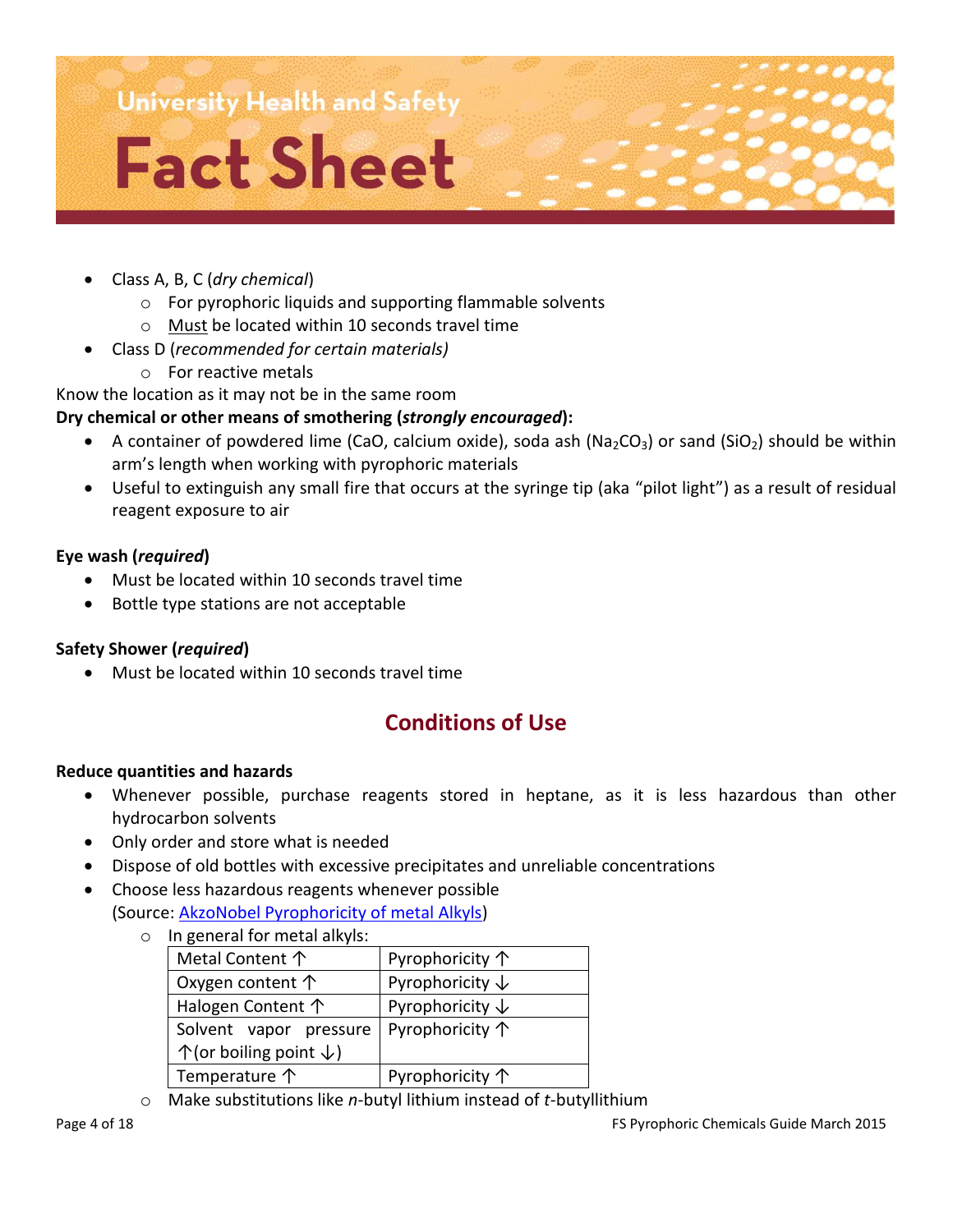

o Use reagents with lower concentrations unless a large volume is needed For example, scale versus reagent dilution.. It's best not to have liters of flammable dilution solvent

#### **Prior to beginning work in the laboratory, researchers must:**

- Have taken Laboratory Safety Training [\(http://www.dehs.umn.edu/training\\_newlabsafety.htm\)](http://www.dehs.umn.edu/training_newlabsafety.htm)
- Receive procedure-specific training that is given by a qualified, experienced supervisor that includes:
	- o Hazard analysis
	- $\circ$  The location of safety equipment, such as: eyewash, shower, fire extinguishers, alarm pulls, emergency exits
	- o Emergency procedures
- Review any standard operating procedures (SOPs) and Safety Data Sheets (SDSs)
- Practice procedural techniques with non-hazardous chemicals prior to working with the actual reagent
- Be supervised the first few times they conduct any work with pyrophoric chemicals

#### **Conditions for use:**

The *unsupervised* use of pyrophoric chemicals is forbidden outside of normal business hours (7 AM – 5 PM). After hours, there must be at least 2 people present in the laboratory and all people in the space must be aware of what reagent is in use. Each time before beginning work, verify the accessibility of emergency equipment: eyewash, safety shower, fire extinguishers and exits

# **Required and recommended personal protective equipment (PPE)**

#### **Eye Protection**

**Safety glasses** *(required minimum)*

- All safety glasses must meet the ANSI Z-87.1-1989 standard
	- o Obtain this information from the manufacturer before purchasing
	- o Look for "Z87" inscribed somewhere on the glasses to confirm
	- Prescription glasses ONLY if they also meet the ANSI standard if not safety glasses must be worn over them.

**Safety goggles** are required if there is a splash potential

#### **Skin Protection**

**Face shields** are required when there is risk of explosion, large splash, or highly exothermic reaction

#### **General dress**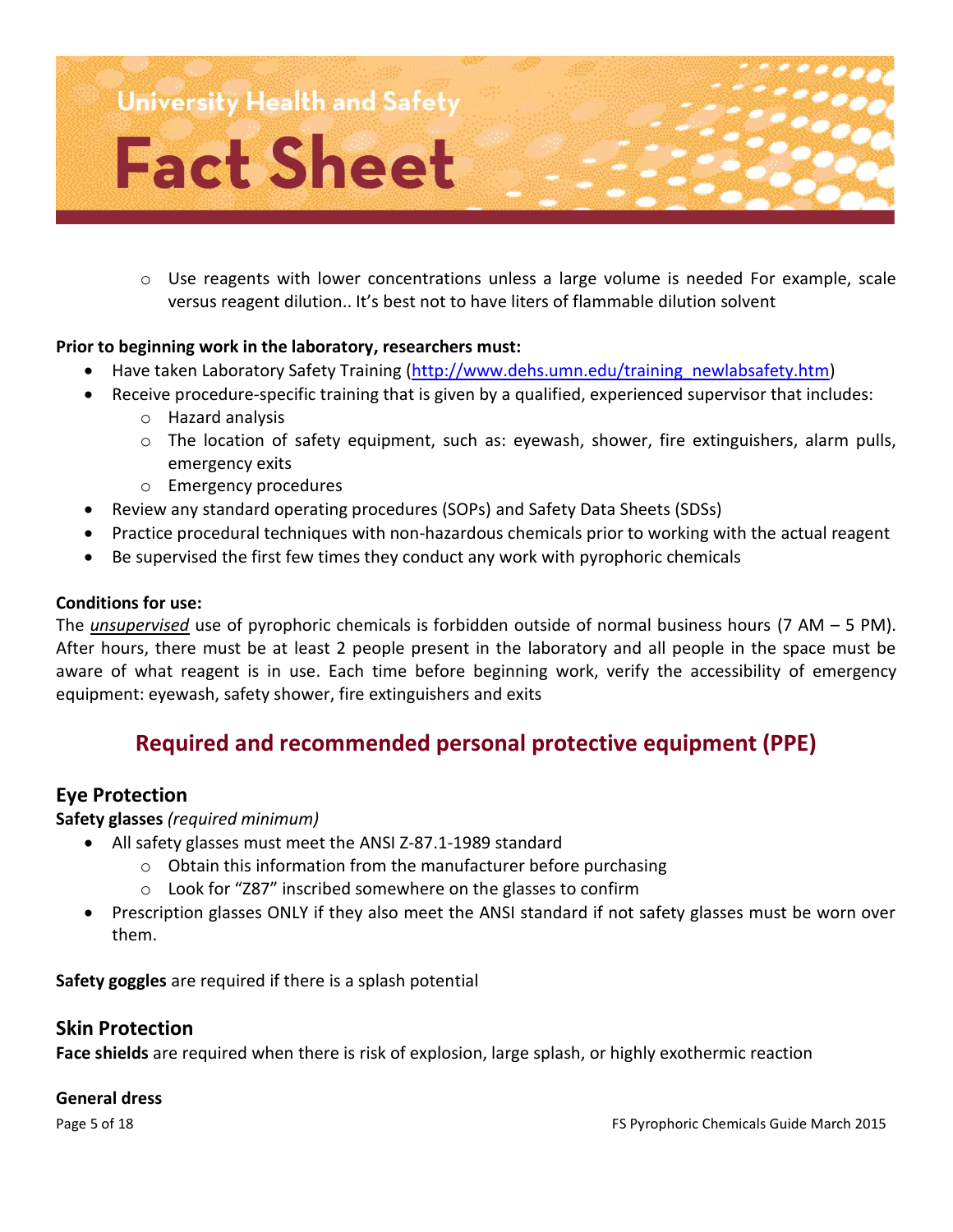

Skin must be covered and loose items must be secured while working with pyrophoric chemicals to prevent/minimize burns in the case of an exposure. The following items are requirements:

- No open toe and heel shoes
- No shorts, capris or short skirts
- Skin not protected by PPE must be covered by clothing
- No loose fabric
- Clothing made with natural fibers (i.e.: silk, wool or cotton) is recommended over synthetic material as synthetic material becomes molten when on fire and can cause severe burns
- Hair must be tied back

#### **Gloves**

*Nitrile gloves* are the required minimum when working with pyrophoric reagents. Remember that nitrile gloves are combustible and must be removed rapidly if exposed to pyrophoric chemicals.

*Nomex® flight/aviator, Kevlar or leather gloves* are recommended to be worn under nitrile gloves when working with large volumes of pyrophoric chemicals as they provide flame protection*.*

#### **Lab coats**

A general, *100% cotton lab coat* is the required minimum for working with small quantities of pyrophoric chemicals using recommended engineering controls. If using 100% cotton instead of a flame resistant lab coat adding flame resistant sleeves (separate arm covers) is recommended for providing protection to the most likely exposed area with an inexpensive and one-size option. A *flame-resistant lab coat* is strongly recommended for work with pyrophoric chemicals in a fume hood. *Flame-proof lab coats* are appropriate for any work with pyrophoric chemicals when available. Any work performed outside of a fume hood (strongly not recommended) MUST be performed with a flame-proof lab coat.

When selecting a lab coat, make sure it is appropriately sized for the user (i.e.: closes properly, proper sleeve length etc.). Contaminated lab coats must be cleaned through an appropriate professional service or discarded.

#### **Aprons**

Chemical resistant aprons are required for work with large quantities (> 1 L) of pyrophoric chemicals.

# **Storage**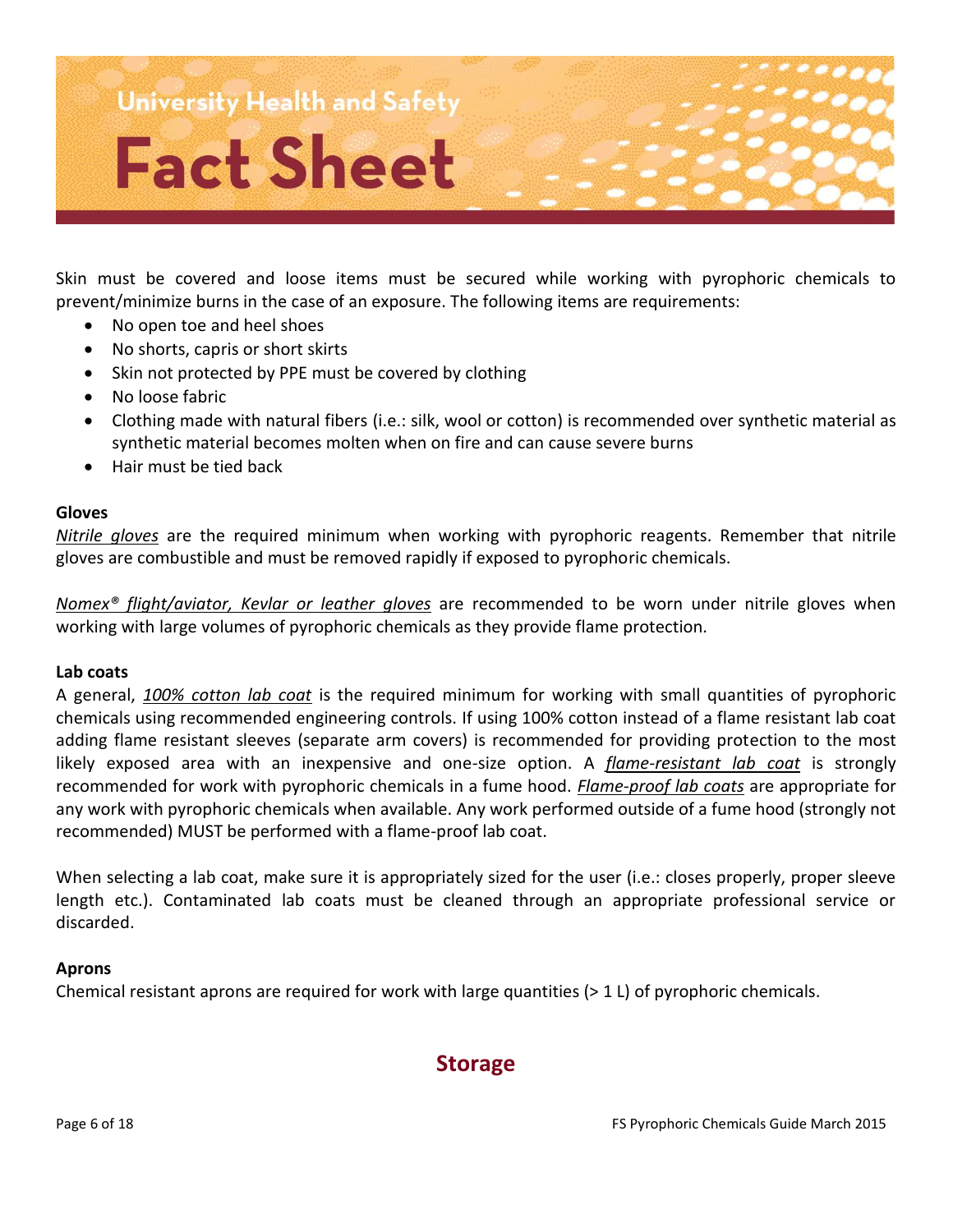#### **General Incompatibilities**

Pyrophoric materials must be stored away from:

- Air
- **Oxidizers**
- Water (if water reactive)
- Protonating reagents (e.g. alcohols, amines, mercaptans, and acids)
- Any other flammable and combustible materials (e.g. paper, bench liners, and solvents)
- Heat and vibration sources (organolithium compounds must be kept < 25 °C)
- Corrosive materials which are capable of degrading the reagent container

For reagent-specific incompatibilities and storage recommendations, please refer to the Safety Data Sheet (SDS) or, if it is a prepared reagent, refer to any recommendations listed in the protocol.

#### **Solid pyrophoric chemicals**

- Store under kerosene or another appropriate barrier such as a dispersion in mineral oil
- Highly pyrophoric solids should always be stored and handled in an inert atmosphere glove box

#### **Liquid pyrophoric chemicals**

- Store as a dilution in a hydrocarbon solvent and under inert atmosphere such as nitrogen or argon
- Store at the recommended temperature, most often in a flammable refrigerator or freezer
- If the reagent bottle is not stored in an inert environment, it should be stored in additional secondary containment, such as the original manufacturer's shipping container, to help prevent release
- Liquids stored in solution should be regularly titrated (including before initial use) to confirm concentration
- Always replace caps after use and seal with Parafilm or electrical tape to protect the septa
- Manufacturer storage options for pyrophoric liquids:
	- o [AcroSeal](http://static.fishersci.com/cmsassets/downloads/segment/Scientific/pdf/Literature/AcroSeal_brochure_2013_US_final.pdf)
	- o [Aldrich Sure/Seal](http://www.sigmaaldrich.com/chemistry/solvents/sureseal.html)
	- o [Oxford/Sure-Seal Valve Cap](http://www.sigmaaldrich.com/content/dam/sigma-aldrich/docs/Aldrich/Bulletin/al_techbull__al195.pdf)

#### **Pyrophoric gases**

- The materials must be kept in approved gas cabinets
- The size and quantity of pyrophoric gas cylinders should be kept to a minimum
- Remote manual shutdown devices for pyrophoric gas flow should be provided outside each gas cabinet
- Automatic shutdown devices for pyrophoric gas flow activated by interlocks tied into fire protection and/or detection should be protected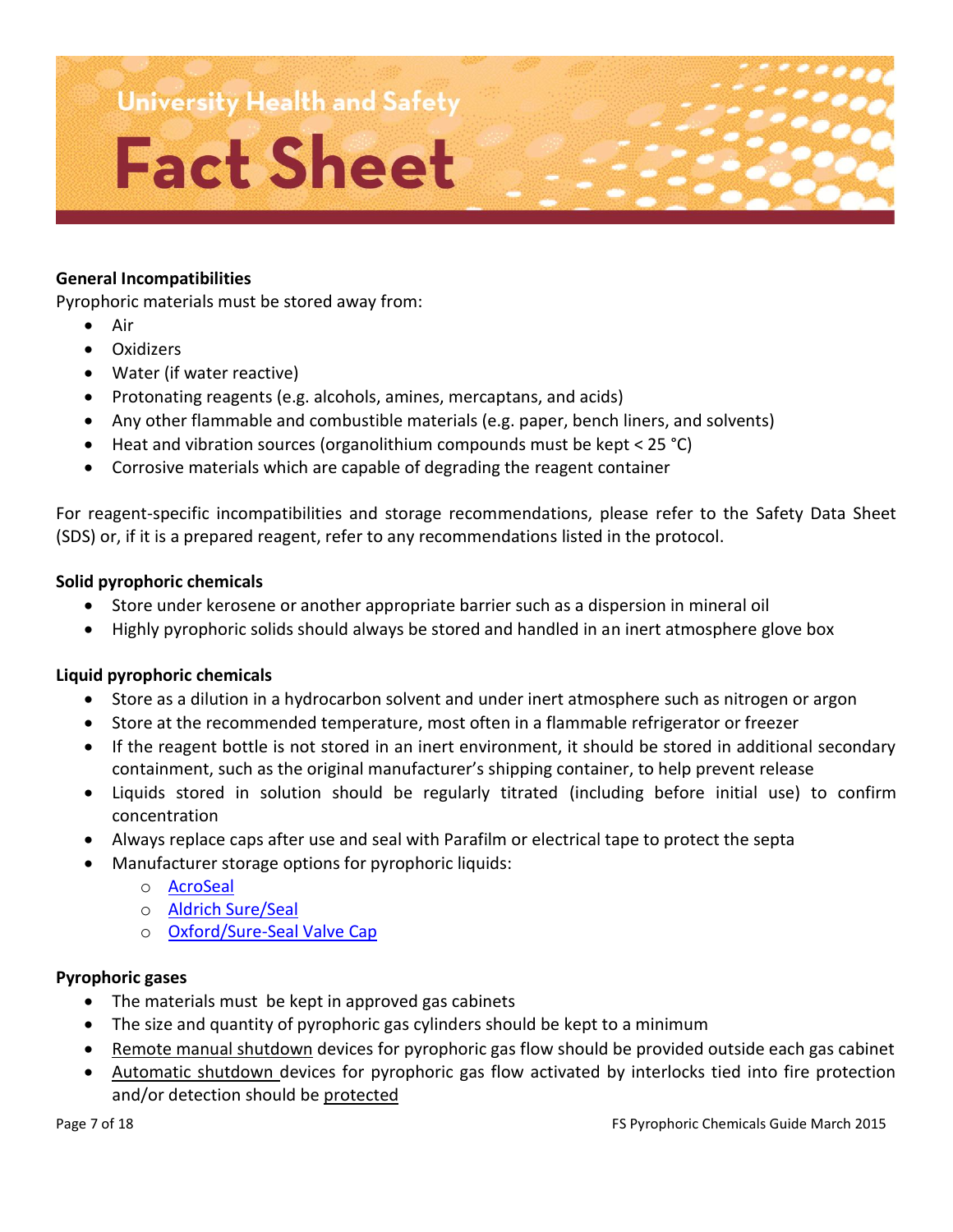- Pyrophoric gas flow, purge, and exhaust systems should have redundant controls that prevent pyrophoric gas from igniting or exploding. These controls include excess flow valves, flow orifices, mass flow controller sizing, process bypass line control, and automatic gas shutdown
- Emergency back-up power should be provided for all electrical controls, alarms and safeguards associated with the storage and process systems
- All process systems components and equipment should be purged with a dedicated inert gas cylinder
- Pyrophoric storage and dispensing areas should be located on the exterior of the building, or in an approved shelter
- Mechanical or natural ventilation at a minimum of .00047 cubic meters per .09 square meters of storage and dispensing area should be provided
- Cylinder orifices with a 0.0006 inch diameter and not to exceed 0.010 inches

# **Handling**

#### **General Principles for Reagent Transfers**

Each time prior to transferring reagents, THINK "*Triple A+*" Safety (All-Access-Aware-Plus)

- *All* necessary PPE (e.g. chemical resistant gloves, eye protection, lab coat)
- *Access*ibility of intended eyewash, safety shower, exit and fire extinguisher
- Make sure there is at least one other person in the lab and they are *Aware* of what you are about to do and emergency procedures
- *Plus (+)* check to make sure your space is free of aqueous, *combustible* and *oxidizin*g materials

# **Transfer of Pyrophoric Solids**

In general, the transfer of pyrophoric solids should be performed in an inert atmosphere glove box. A reagent that is mildly pyrophoric and/or dispersed in mineral oil (such as sodium hydride) may be handled safely in a fume hood in the presence of air. The solid should be weighed in a vessel that is resistant to quenching solvents (e.g. avoid any plastic that will dissolve). The reagent container must be flushed with inert gas before storage.

# **Weighing an Alkali Metal** *[UCLA Solid pyrophoric chemical SOP]*

- 1. Using a knife, cut the metal while submerged under oil in the reagent jar. It is best practice to cut small pieces so that slow, deliberate addition to a reaction flask is easy.
- 2. Use tweezers to transfer from oil covered reagent bottle to rinse flask that contains toluene, hexanes or heptane to rinse off oil.
	- a. *AVOID low boiling rinses such as ether and pentane that tend to condense water upon evaporation.*
- 3. Transfer from rinse flask to a weighed flask of toluene and determine the mass of the metal.

Page 8 of 18 FS Pyrophoric Chemicals Guide March 2015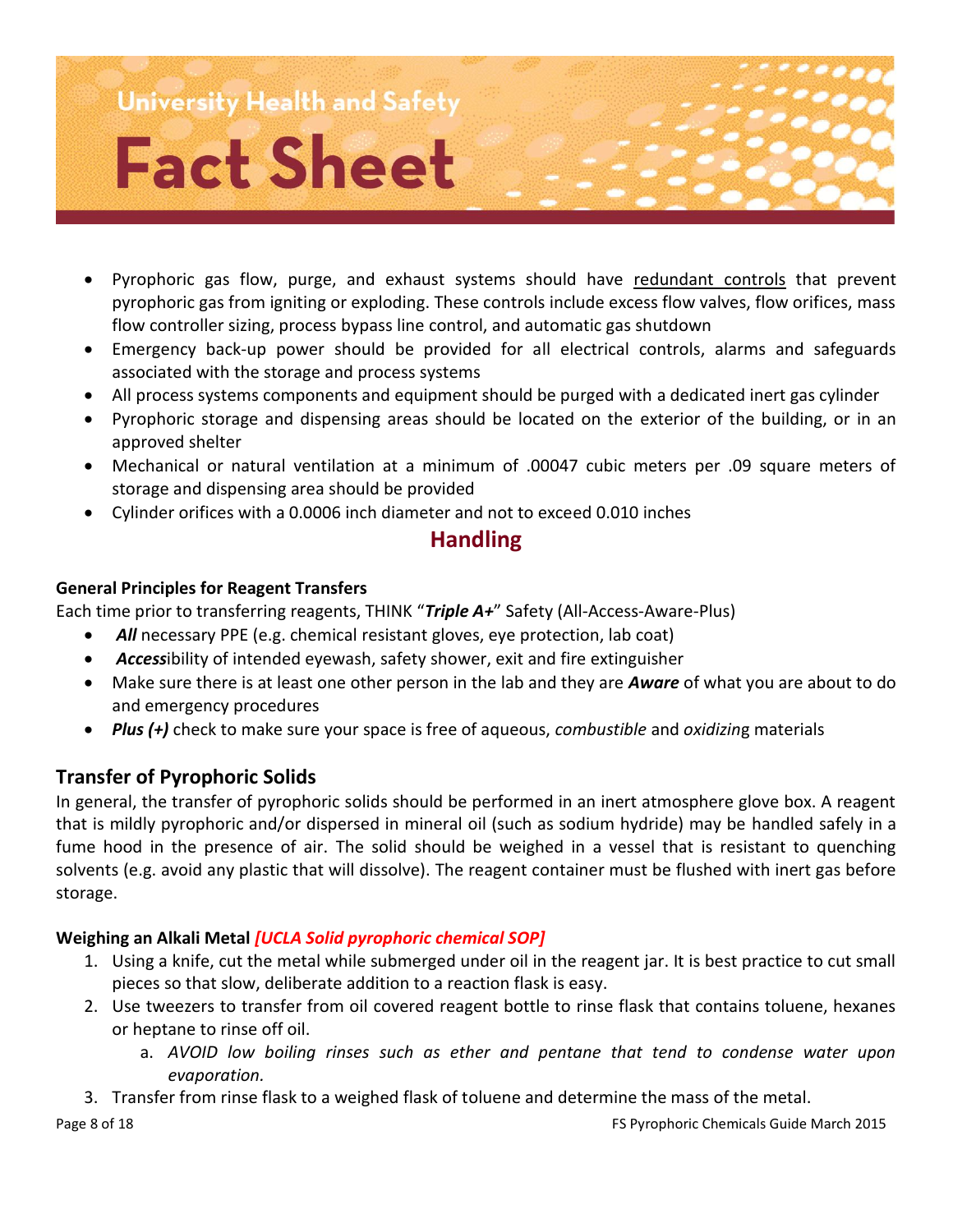

- a. *For the weighed flask, choose higher boiling solvents, such as toluene, to avoid balance fluctuation while weighing.*
- b. *Note- Check with your advisor, if you need a more accurate weight, it is sometimes considered acceptable to weigh a solid such as sodium in a glass dish once the solvent has evaporated. Leaving the solid without the solvent preventing contact with air increases the risk of autoignition.*
- 4. Use tweezers again to transfer from the toluene to desired reaction flask.
- 5. At the end of the process, the rinse flask along with the toluene-filled weigh flask and the tweezers should be quenched to clean any alkali metal residue.
	- a. *See the section below on Preventative Maintenance (Quenching, cleaning and disposal) for guidance.*
- 6. Special note: Potassium metal is considerably more reactive than lithium or sodium. Upon oxidation, yellow peroxides can form that are shock-sensitive and can explode when handled or cut. If the reagent is old or if significant amounts of yellow crust is visible: *DO NOT USE*! Contact the Hazardous Chemical Waste Program and explain the hazards of what needs to be disposed.

#### **Recommendations for working with hydrides in a dispersion of mineral oil**

Potassium hydride (KH) or sodium hydride (NaH) dispersions can be weighed out as solids outside of a glove box. The concentration of the reagent in the dispersion oil needs to be taken into consideration when calculating the final weight. If it is necessary to remove the dispersion oil, this can be done in a glove box or in a fume hood under carefully controlled conditions:

*In a fume hood: [UCLA Pyrophoric Solid SOP]*

- 1. Weigh out desired amount of hydride dispersion and seal it in a flask under nitrogen
- 2. Add dry hexane via syringe, swirl, and let metal hydride settle
- 3. Slowly syringe off the hexane and carefully discard it into a separate flask containing isopropanol
- 4. Repeat rinse procedure
- 5. Note: the rinsed hydride is more reactive and exposure to air and moisture should be avoided

#### **Transfer of Pyrophoric Liquids**

By using proper needle and syringe techniques, these reagents can be handled safely in the laboratory without the use of an inert atmosphere glove box. Pyrophoric chemicals that exist as a molar concentration in a hydrocarbon solvent should be titrated prior to use (and upon first use) to confirm the active reagent concentration.

#### **SOP Recommendations**

Page 9 of 18 FS Pyrophoric Chemicals Guide March 2015 Maximum transfer volumes of pyrophoric liquids via syringe should be determined by the laboratory PI and/or supervisor and documented in procedural SOPs.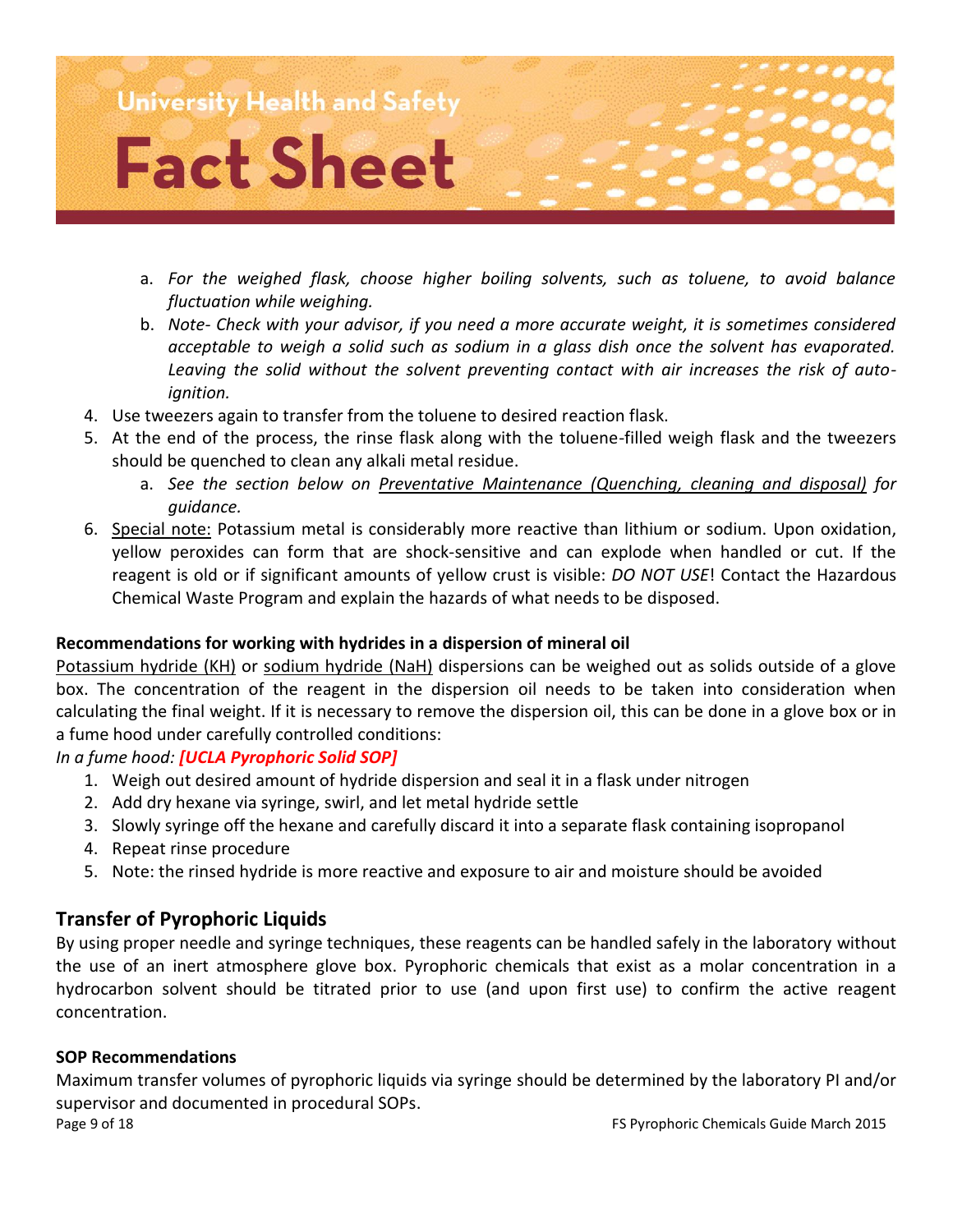

- A general recommendation is a transfer volume of 20 to 50 mL is appropriate via syringe
- Larger volumes must be divided into different syringe transfers or must be transferred via cannula

#### **Equipment choice**

Syringe choice:

- Transfer methods will vary depending on whether glass or plastic syringes are used
	- o Identify which type of syringe is most appropriate before beginning work
	- $\circ$  Training and practice runs should be performed using the syringe that is appropriate for the work and compatible with the reagent
- It is important to ensure that over pressurization of the syringe does not occur as it could blow the plunger out of the syringe causing a spill of the pyrophoric reagent
	- o A mineral oil bubbler should always be used with the inert gas line to prevent over pressurization of the system
	- o A gas pressure of 3-5 psi is generally recommended
- Any syringe used with pyrophoric reagents need to be gas tight and have a needle-lock mechanism (such as Luer-Lok syringes from Fischer Scientific) to prevent separation of the needle and syringe
- A syringe size of 1.5-2X the reagent volume needed is recommended to prevent over-filling

#### Needle choice:

- Needles must have a locking mechanism to prevent disconnection from the syringe
- A needle should be long enough to reach the reagent level without tipping the reagent bottle at an extreme angle
- The larger the syringe used, the larger the needle gauge to ensure efficiency
	- o The gauge should smaller than 16 gauge to avoid perforating the reagent bottle septum with large holes

#### **General Transfer Setup**

- Don the required PPE and confirm that all engineering controls (e.g. fume hood, Schlenk line etc.) are properly functioning
- Check all glassware for cracks and defects (if in doubt, do not use)
- Check needles for blockages by passing dry nitrogen through one end and checking (with a pool of liquid or a Kim wipe) that gas comes out the other end
- Dry all glassware, steel needles and glass syringes (oven dry or flame dry), and flush with an inert gas while cooling
- Ensure both the reagent and the reaction vessel are properly secured with clamps and have proper containment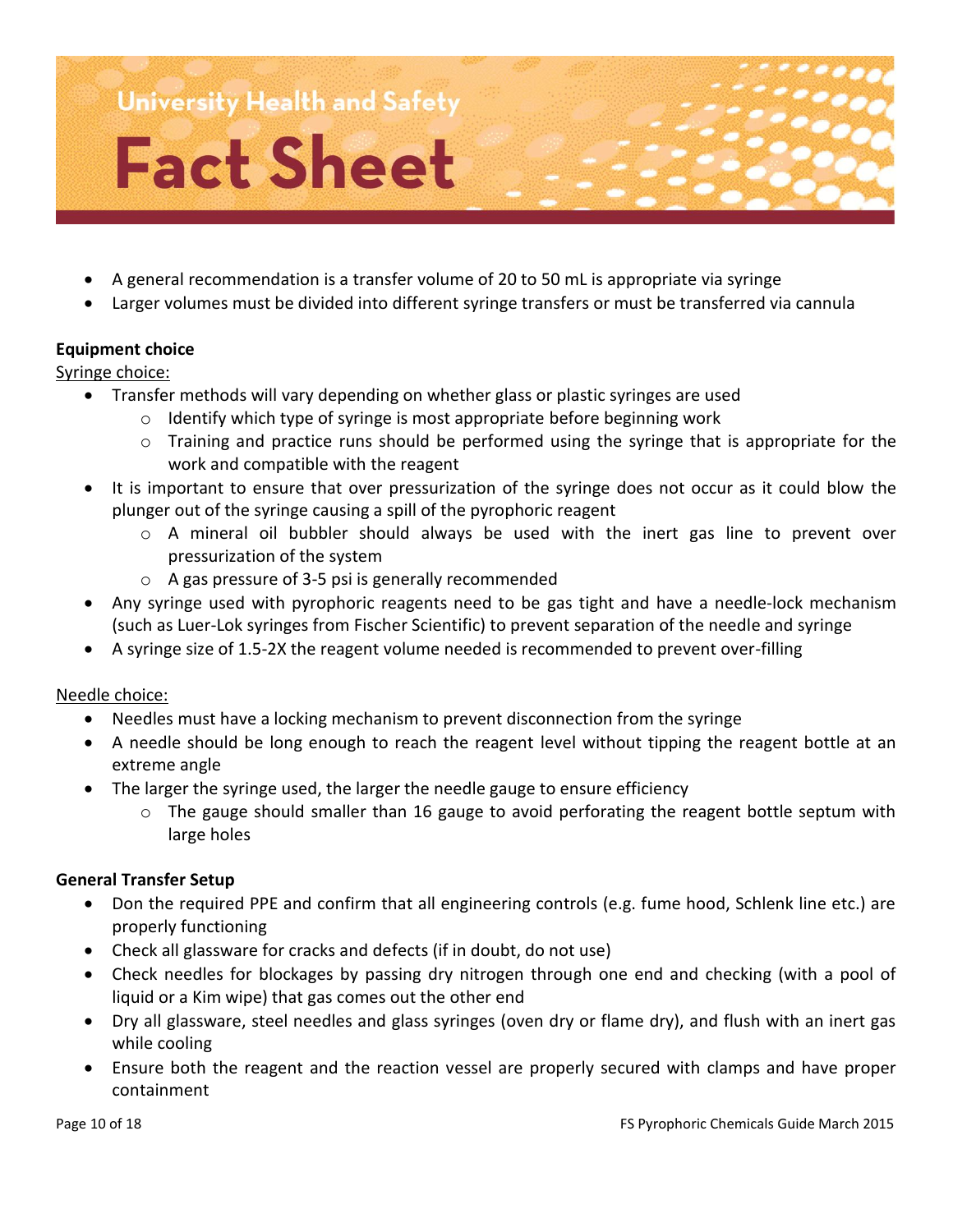

- Flush inert gas through all vessels, transfer lines, syringes and needles
	- o Use 3-5 psi to flush vessels and lines
	- o Use a bubbler line to flush the syringe and needle
- Check that a mineral oil bubbler (used to release the excess pressure from the reaction vessels) is connected and functioning
	- $\circ$  Balloons used for air-sensitive reagents are not suitable for pyrophoric reagents

#### **Transfer via Syringe**

The single use of a syringe and needle before cleaning is best practice to avoid clogs.

Follow these steps in order: **[Insert photographic guide from Sigma]**

- 1. Secure the reagent bottle with a clamp and insert a needle from an inert gas line with a mineral oil bubbler into the headspace of the reagent bottle
- 2. Draw inert gas into the dry syringe and needle, then remove the needle from the septum and depress the plunger to expel the gas
	- a. Repeat this step 3X, always remembering to insert the needle into the gas headspace
- 3. Insert the needle into the liquid reagent and gently pull the plunger to draw liquid into the syringe a. Pulling the plunger too fast may cause gas bubbles
- 4. Do NOT fill the syringe more than 50% of the maximum recommended volume listed in the lab-specific SOP
- 5. Pull the needle above the reagent liquid level and pull in excess inert gas then invert the syringe, push the plunger to push out gas bubbles and ensure the needle is filled with reagent
- 6. Adjust reagent amount to the desired volume then draw a barrier of inert gas from the reagent bottle in the needle headspace
	- a. This step is especially important for highly pyrophoric liquids such as t-butyllithium and trimethylaluminum
- 7. Carefully withdraw the needle from the reagent bottle and quickly insert it into a reaction vessel that has been filled with inert gas
- 8. Dispense the reagent by first pushing out the gas barrier
	- a. Remember that a pocket of liquid will remain in the needle and syringe tip
- 9. Pull in a barrier of inert gas, remove the needle from the reaction vessel and insert it into a quench flask with a cleaning solvent and that has been flushed with inert gas
	- a. See the Preventative Maintenance section for quenching and cleaning
	- b. Immediately clean and quench the syringe and needle to avoid clogs

#### **Transfer via Cannula (aka double-tipped needle safety)**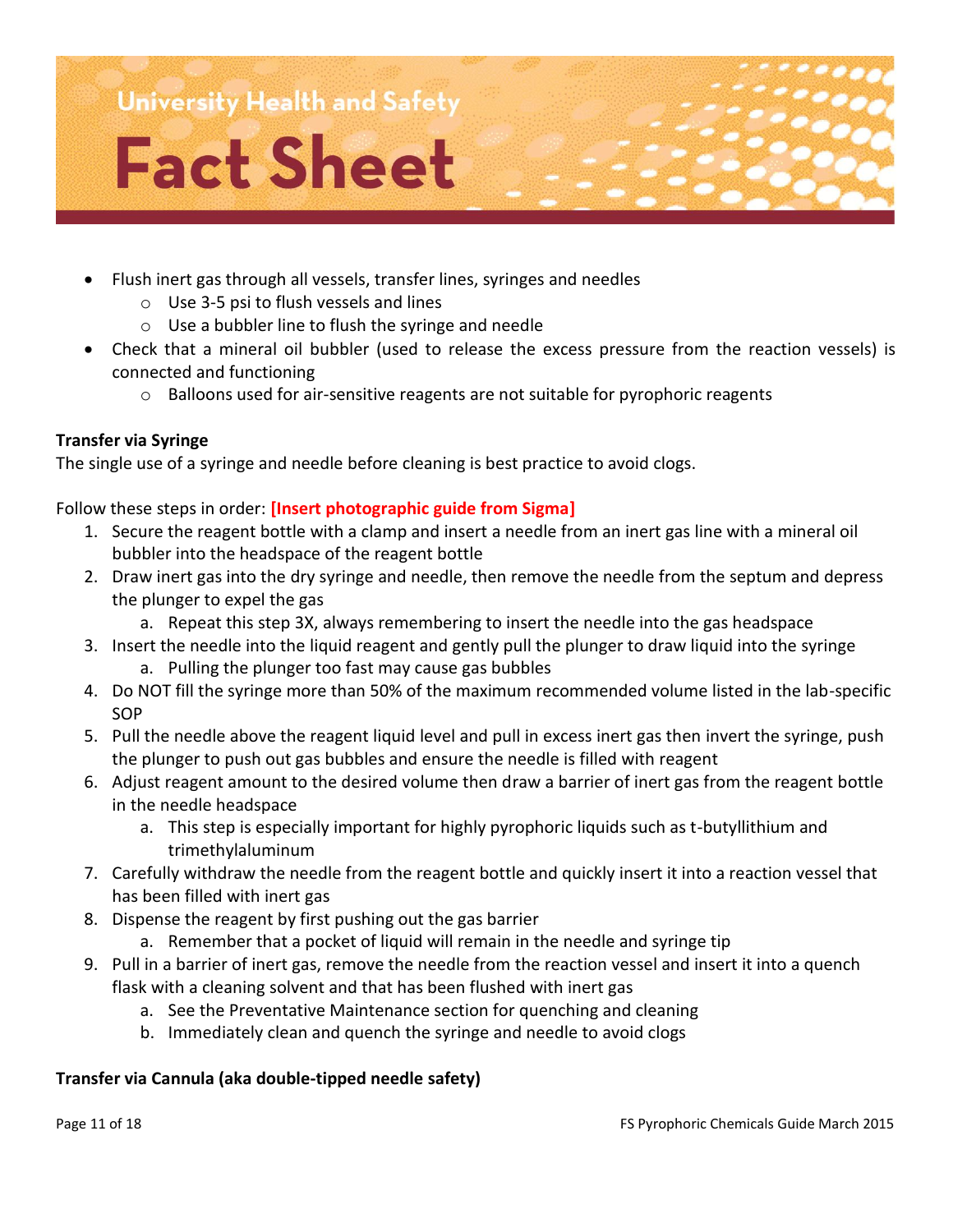This method should be used when transferring volumes exceeding the maximum syringe transfer volume (identified in a lab-specific SOP). When using the cannula method, never transfer excess material back into an original container as any impurities will contaminate the reagent and may cause an explosive reaction.

Follow these steps in order: **[Insert photographic guide from Sigma]**

- 1. Secure the reagent bottle with a clamp and insert a needle from an inert gas line with a mineral oil bubbler into the headspace of the reagent bottle
	- a. Gas pressure should be 1-2 psi
- 2. Quickly insert one end of the double-tipped needle (call this end "A") into the headspace of the pressurized reagent bottle by puncturing the septum (inert gas should flush though the needle)
- 3. Insert other end of the double-tipped needle (call this end "B") into the septum of a sealed, dry flask that contains an inert atmosphere
	- a. For measurement purposes, a graduated addition flask may be required
- 4. Begin the transfer by carefully lowering end A of the cannula beneath reagent liquid level
- 5. Allow the inert gas pressure to force the reagent up through the needle into the reaction vessel
	- a. The speed of reagent flow can be managed by adjusting gas pressure and/or the reaction vessel height
- 6. When the desired reagent volume has been dispensed, stop the transfer by pulling end A of the needle above reagent liquid level but still within vessel
- 7. Blow the needle dry by allowing inert gas to continue to pass from the pressurized reagent vessel into the vented reaction vessel
- 8. Carefully withdraw end B of the needle from the reaction vessel and remove the vent
- 9. Then withdraw end A of the needle from the reagent vessel then turn off the inert gas
- 10. Immediately clean the needles to avoid clogs and corrosion

#### **Transfer of Pyrophoric Gas**

#### **Pyrophoric gas use**

Pyrophoric gasses should only be used after lab-specific training has been passed and the techniques have been demonstrated using an inert gas. Pyrophoric gas should only be used during working lab hours when others are around to help in the case of an accidental release.

#### **Transportation of cylinders**

- The cover cap should be screwed on hand tight to protect the valve, until the cylinder is in place and ready for actual use
- Cylinders should never be rolled or dragged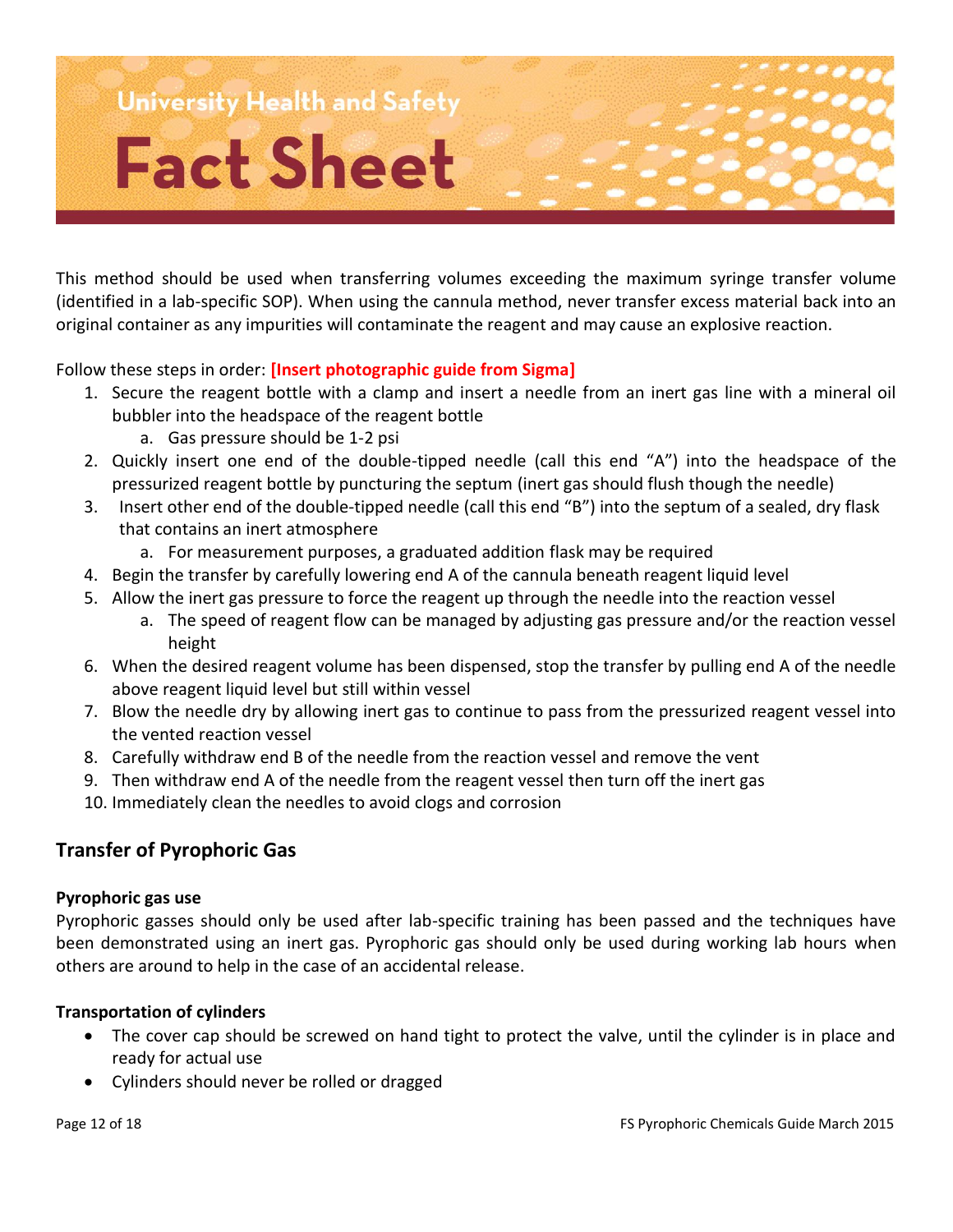

- Large cylinders should be strapped to a properly designed wheeled cart
- Only one cylinder should be handled at a time

# **Preventative Maintenance (Quenching, Cleaning, Disposal)**

#### **Quenching of Pyrophoric Residue**

Small amounts of unused pyrophoric reagents must be deactivated by quenching excess reagent and residue. Do not leave containers with residues of pyrophoric materials open to the air, because this is a possible flash fire hazard

#### **The basic procedure for quenching is as follows:**

- 1. Transfer the residue to a reaction flask for neutralization
	- a. Depending on the pyrophoricity of the material, the reaction flask may need to be sealed under inert gas with a dilution solvent that is sparged and dry
- 2. Dilute with copious amounts of a non-reactive, low flammability, higher boiling solvent such as hexane, heptane or toluene
	- a. Low boiling solvents can condense water upon evaporation
- 3. Place the flask in an ice bath, and slowly add isopropanol while stirring, to quench pyrophoric residue
- 4. Once bubbling slows or stops, slowly add methanol as a more reactive quenching agent to ensure completion
- 5. Finally, add cold water drop-wise or small ice chips to ensure that no unquenched reagent remains
- 6. Dispose of as hazardous waste through the University's Hazardous Waste Program
	- a. Remember to tag the material as the quench salt products rather than the unreacted pyrophoric
	- b. [UMN Hazardous Chemical Waste Management Guidebook](http://www.dehs.umn.edu/hazwaste_chemwaste_umn_cwmgbk.htm)
	- c. Hazardous Waste Group (612) 626-1604

#### **Cleaning Pyrophoric Reagents from Needles and Syringes**

After the use of pyrophoric reagents, it is essential to clean any residual, unreacted material from the syringe and needle to prevent unintentional fires and clogs.

#### **Syringes and needles**

1. After the addition of pyrophoric liquids to a reaction flask, remove the needle from the flask and insert it into a septum of a flask sealed under inert gas containing dry dilution solvent such as hexanes, heptane or toluene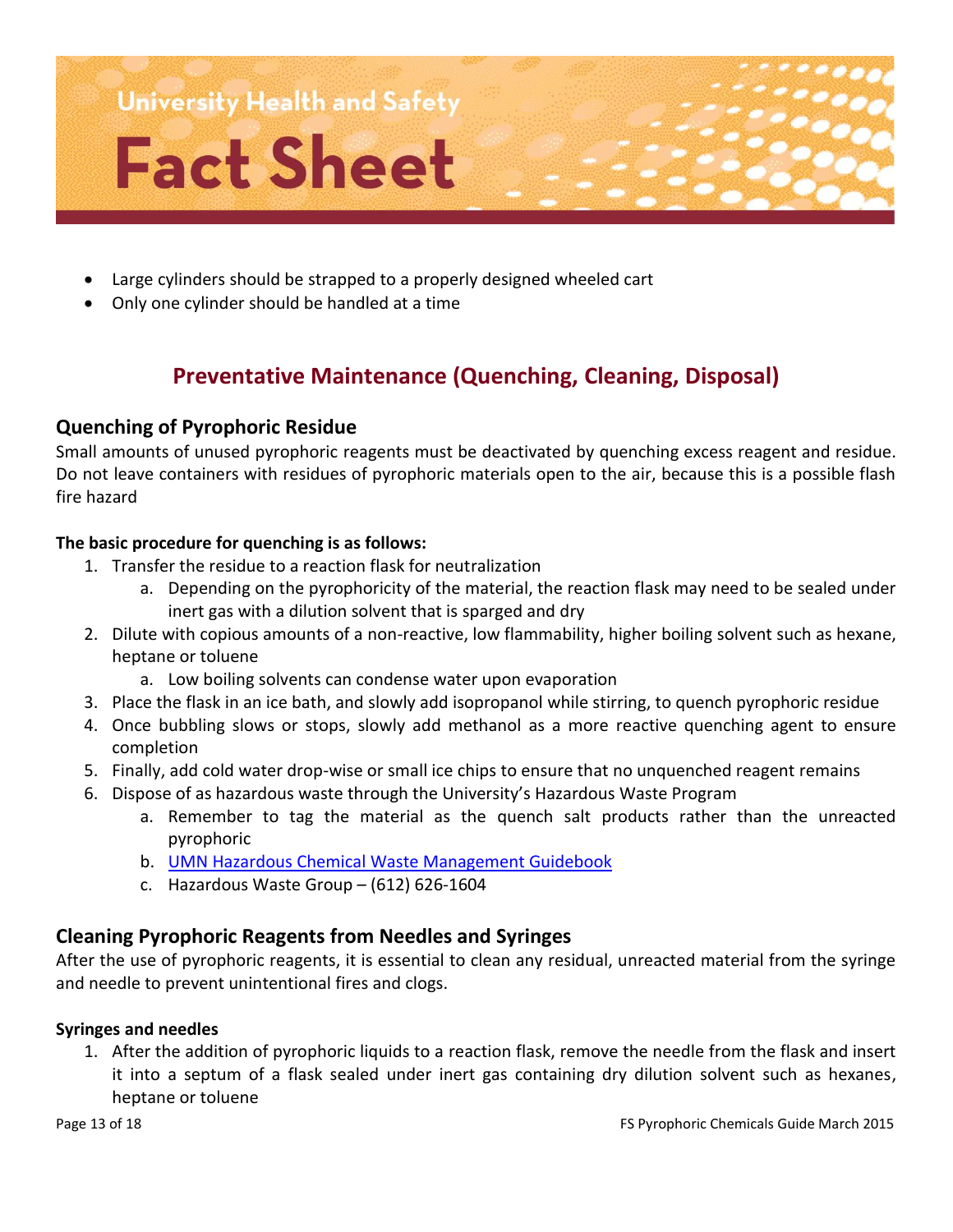- 2. Draw dilution solvent into the syringe and expel it into a flask containing isopropanol several times
- 3. Draw clean isopropanol into the syringe and then expel it into the quench flask several times
- 4. Draw water into the syringe and expel it into the quench flask several times
- 5. If using glass syringes and/or steel needles, rinse them with a compatible solvent (note acetone may not compatible with rubber gaskets )and air or oven dry before reuse
- 6. Dispose of the wash solvents with compatible hazardous waste solvents

#### **Cannulas**

- 1. Once a cannula transfer is finished and the cannula is clear of pyrophoric liquid, insert one end of the cannula into a sealed flask (Flask A) containing an inert dilution solvent such as hexanes, heptane or toluene
- 2. Insert the other end into a sealed flask (Flask B) containing isopropanol and a bubbler outlet
- 3. Insert a nitrogen inlet into Flask A and lower the cannula into the dilution solvent
	- a. This will push the dilution solvent through the cannula and into Flask B containing isopropanol
- 4. Add isopropanol to Flask A and allow the isopropanol to flow through the cannula into Flask B
- 5. Add water to Flask A and allow the water to flow through the cannula into flask B
- 6. Finally, rinse the cannula with acetone and wipe the outside before air or oven drying
- 7. Dispose of the wash solvents with compatible hazardous waste solvents

#### **Tips for unclogging steel needles**

If not cleaned immediately or properly, reusable steel needles may become clogged with salts from the quench of pyrophoric chemicals. Before disposing of a clogged needle, try the below techniques to loosen clogs. Be sure to consult with an experienced lab supervisor before attempting these methods on your own.

- Carefully insert a thin wire into both ends of the needle to loosen salts
- Sonciate the needle in warm water for 5-10 minutes
- Gently heat the length of the steel needle while holding it with tweezers

#### **Disposal of Pyrophoric Solids through the Hazardous Waste Program**

- Larger quantities of pyrophoric solid chemicals can be disposed of as hazardous waste without quenching
- Carefully package and label the containers according the University's hazardous waste guidelines [\(http://www.dehs.umn.edu/hazwaste\\_chemwaste\\_umn\\_cwmgbk\\_sec2.htm\)](http://www.dehs.umn.edu/hazwaste_chemwaste_umn_cwmgbk_sec2.htm)
- Specifically alert EH&S personnel at the collection location to the hazards of any waste containing pyrophoric chemicals
- If you require assistance, contact the Hazardous Chemical Waste group at (612) 624-1604 and specifically state that you need help with pyrophoric hazardous waste disposal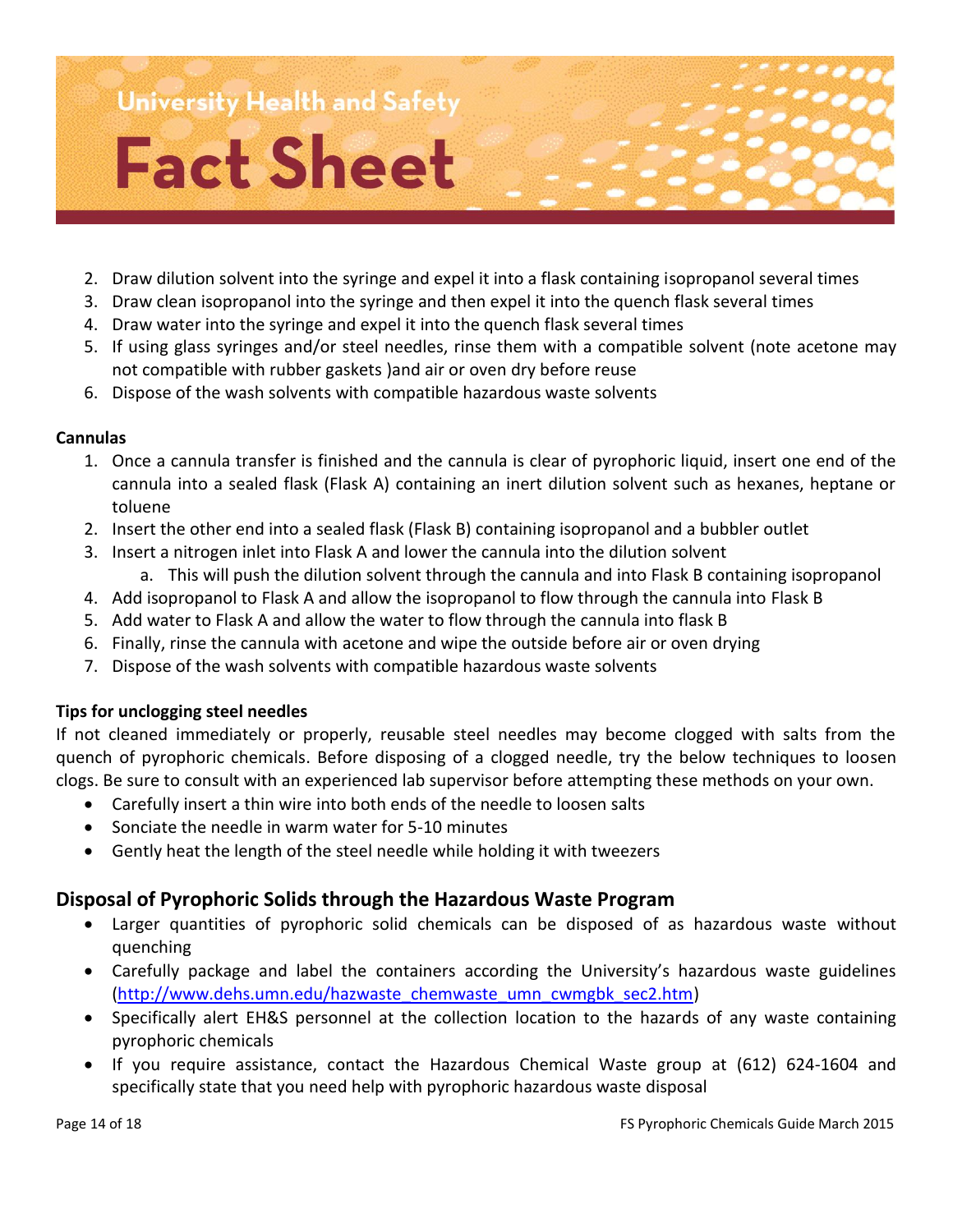

# **Emergency Preparation**

#### **Spills**

In the event of a pyrophoric chemical spill, it is necessary to exert extreme caution due to the probability of spontaneous and ignition of flammable solvents or other materials. [ref: UCLA Chemistry & Biochemistry Procedures for Safe Use of Pyrophoric Solids, 2/2009 Page 4 of 4]

#### **General considerations**

- When writing lab-specific SOPs for handling pyrophoric chemicals, it is important to determine, as a group, what is spill size of a reagent is acceptable for staff to handle cleanup
- If a fire occurs that cannot be extinguished by reasonable means, it is important to call 911 immediately and inform the dispatcher that a fire has occurred due to a chemical release

#### **Large Spills**

- If anyone is exposed, or on fire, wash with copious amounts of water, ideally in the lab shower
- Call 911 for emergency assistance and inform them that a chemical release has occurred
- Evacuate the spill area
- Mark-off the hazardous area with tape and warning signs or post someone (if it is safe to do so) in order to keep other people from entering
- Locate emergency personnel and provide them with technical advice on the chemicals involved

#### **Small Spills**

- In the event of a flash fire, dial 911 and inform the dispatcher that a chemical release has caused a fire
- At any time if emergency assistance is required during the cleanup process, call 911 and inform the dispatcher that a chemical release has occurred
- If anyone is exposed, or on fire, wash with copious amounts of water, ideally in the lab shower
- Call for a coworker to provide backup
- Place a class C fire extinguisher nearby the spill area before cleanup
- Carefully remove nearby flammable materials
- Powdered lime (calcium oxide, CaO) or dry sand should be used to completely smother and cover any spill that occurs
- Carefully quench by slow addition of isopropanol
- After complete quench, double bag spill residues for hazardous waste pickup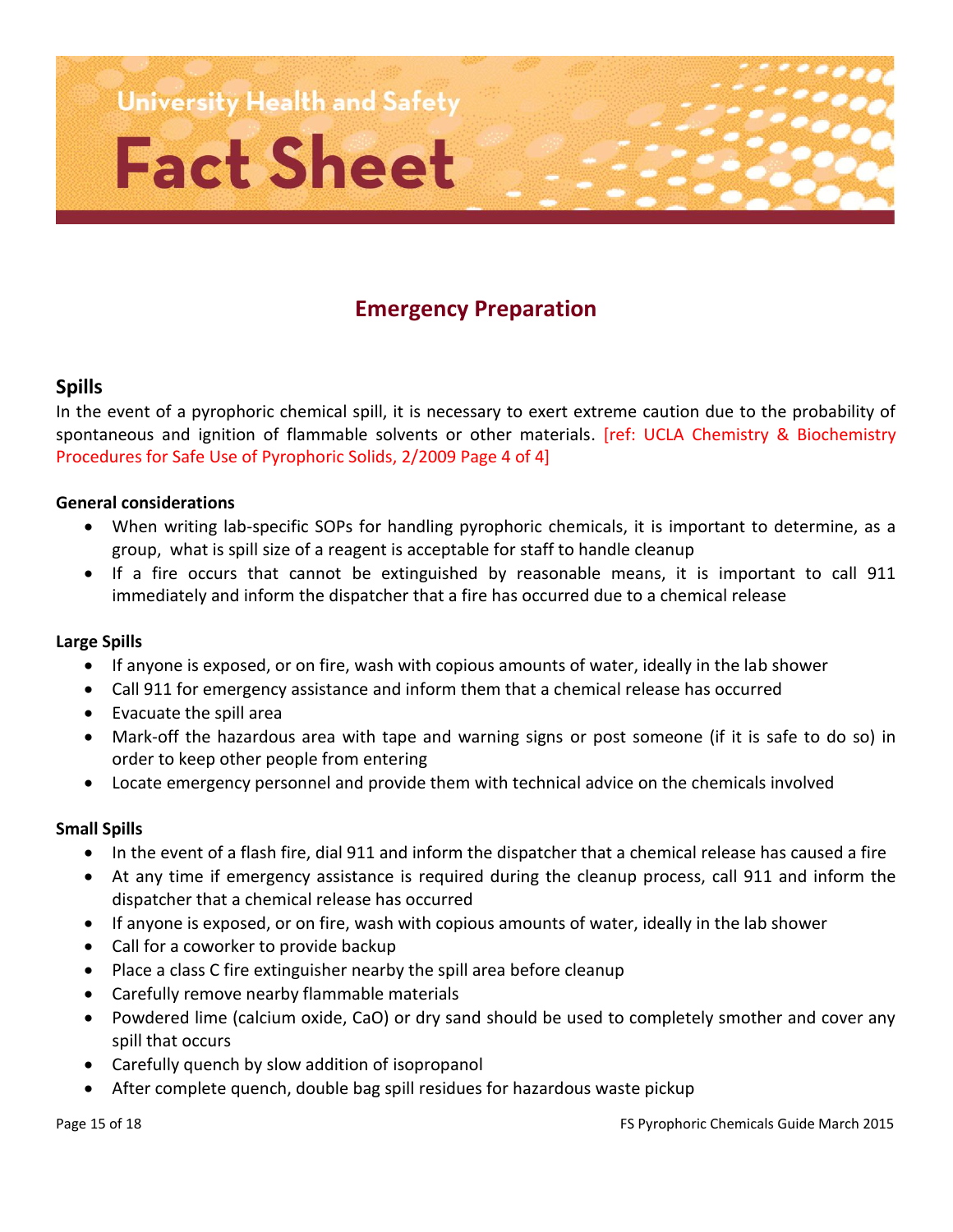

#### **General Health Hazards and Toxicity**

**Eyes:** Can cause severe burns to the eyes.

**Skin:** Can cause severe burns to the skin.

**Ingestion:** May cause severe and permanent damage to the digestive tract. Can cause severe burns to the gastrointestinal tract. May cause central nervous system depression.

**Inhalation:** Causes chemical burns to the respiratory tract. Exposure produces central nervous system depression. May cause drowsiness, unconsciousness, and central nervous system depression. Vapors may cause dizziness or suffocation.

**Chronic:** Repeated exposure can cause nervous system abnormalities with muscle weakness and damage, motor incoordination, and sensation disturbances.

#### **Exposure Limits**

*See chemical specific SDS*

#### **General Emergency Actions**

**Eyes:** Flush eyes at the emergency eyewash station for 30 minutes. Seek medical attention immediately.

**Skin:** Remove any contaminated clothing, in case of flash fire. Rinse skin with copious amounts of water for at least 15 minutes. If larger areas of skin are affected, rinse under the emergency safety shower for at least 15 minutes. If you experience any burning or irritation thereafter, seek medical attention.

**Ingestion:** Do NOT induce vomiting. Seek medical attention immediately.

**Inhalation:** Remove victim from exposure area to fresh air immediately. If not breathing, give artificial respiration. If breathing is difficult, give oxygen. Do NOT use mouth-to-mouth resuscitation. Seek immediate medical attention or call 911 if not breathing.

# **Hazard Correction (Near miss, accident investigation and corrections) Note: This section will contain recommended follow-up items for near miss and accidents.**

Reporting lab accidents and near-accidents can allow others to learn what measures need to be taken to safely run an experiment to prevent a similar situation. Information reported can be used to generate alerts, create safety moments, and stop unsafe situations.

#### **Near miss**

Page 16 of 18 FS Pyrophoric Chemicals Guide March 2015 Example a small fire starts inside containment, and is controlled by following extinguishing methods. Discuss with your advisor and share with your group. Recommend completing a Learning Experience Report is a document for recording incidents or situations that could have led to incidents (near-misses) that happen in a laboratory setting in a format that can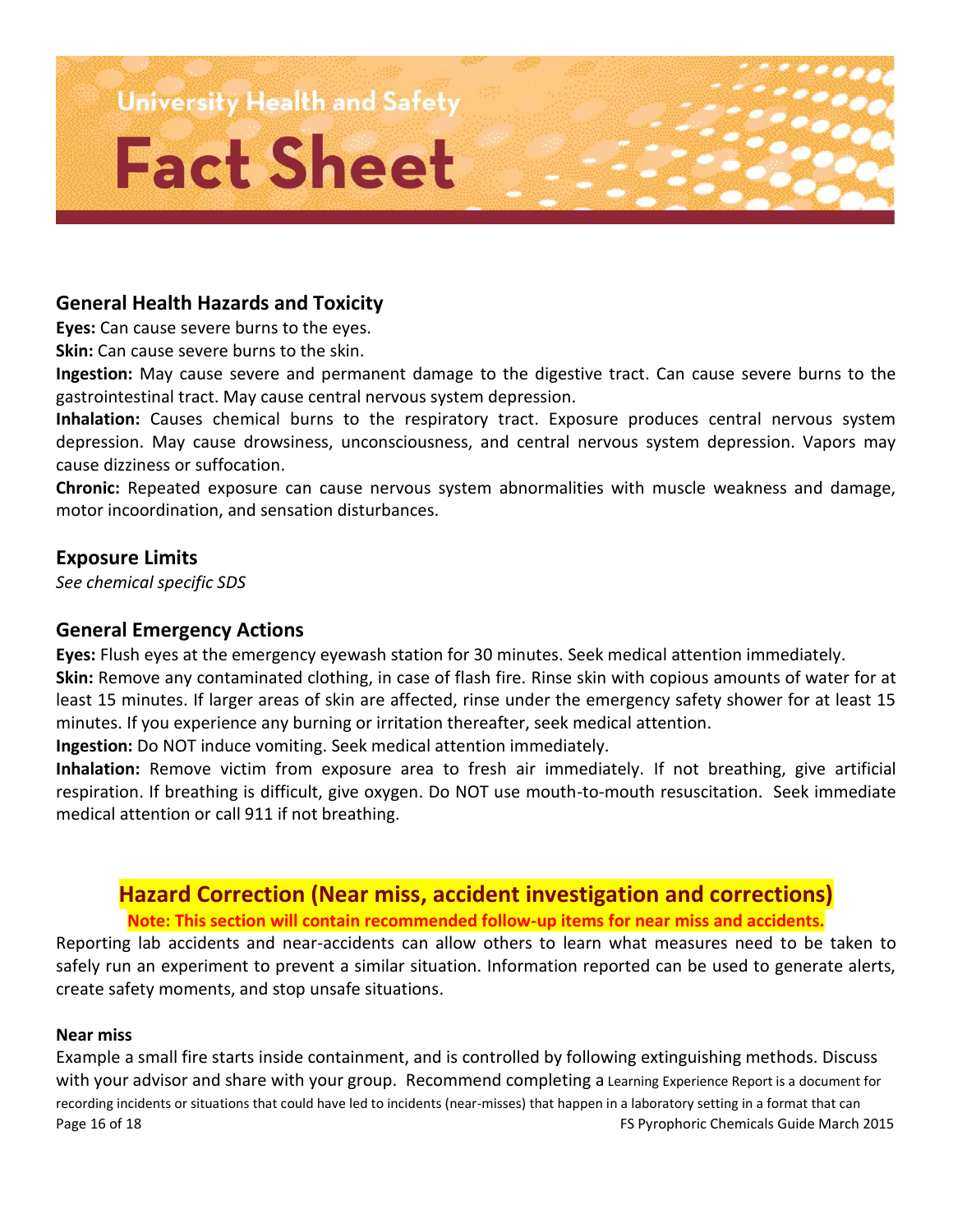

allow others to learn from the experience. These files will be anonymous with a brief description of the incident and the measures that were taken to solve the problem. The student led Joint safety Team from the departments of Chemistry and Chemical Engineering has form for submitting these. **[Learning Experience Report Form](https://docs.google.com/a/umn.edu/forms/d/1KZsHiswmhEPqBymuZPVw9_W795BGfrdt2nQA6nQ3l9Q/viewform?usp=send_form)** (Secure)

#### **Accident reporting**

Serious incidents are injuries, fires, explosions or chemical spills & exposures that require external assistance in the form of medical evaluation, fire department, or a chemical spill response team. Reminder Call 911 during.

Your personal health insurance will NOT cover medical expenses that occurred as a result of a work injury. The University will. This is why it is important to complete these forms in the event of personal injury that occurs while at the U.

Injury to a paid employee is reported differently than an unpaid researcher. See below for instructions related an injured paid employee vs injured unpaid individual.

**PAID EMPLOYEES** (professors, graduate students, post-docs, visiting researchers)- Injury to paid employees is handled as a workers compensation claim (even if no time is missed).

- See UMN Policy [Reporting and Managing a Workers Compensation Claim](http://www.policy.umn.edu/Policies/hr/Benefits/WORKERSCOMP_PROC01.html)
- The injured employee's supervisor will need to fill out BOTH:
- the online [First Report of Injury](https://webapps-prd.oit.umn.edu/froi/) form, and
- the [Supervisor Incident Investigation Report](http://www.policy.umn.edu/prod/groups/president/@pub/@forms/@hr/documents/form/supincidentinv.doc) form and email (211@sedgwickcms.com) or fax (952-826- 3785) it to the Claims Administrator.

**Important Note:** If you do NOT receive an email after submitting the online first report of injury the form did not go through. Please contact th[eOffice of Risk Management](http://www.finsys.umn.edu/riskmgmt/riskmgmtstaff.html) for assistance.

UNPAID students, guests & visitors. The form **[Bodily Injury/Property Damage Incident Report](http://policy.umn.edu/Forms/upo/um1707p.pdf)** should be emailed or faxed to the University's Office of Risk Management.

#### **Follow-up recommendations**

All serious incidents should be reviewed as a group with your safety officer & DEHS. This investigation needs to take place soon after the incident and documentation of the discussion needs to be kept in laboratory records. The [Accident Investigation form](http://www.dehs.umn.edu/Docs/AccInv.doc) is used as an outline for discussion and a template for documentation.